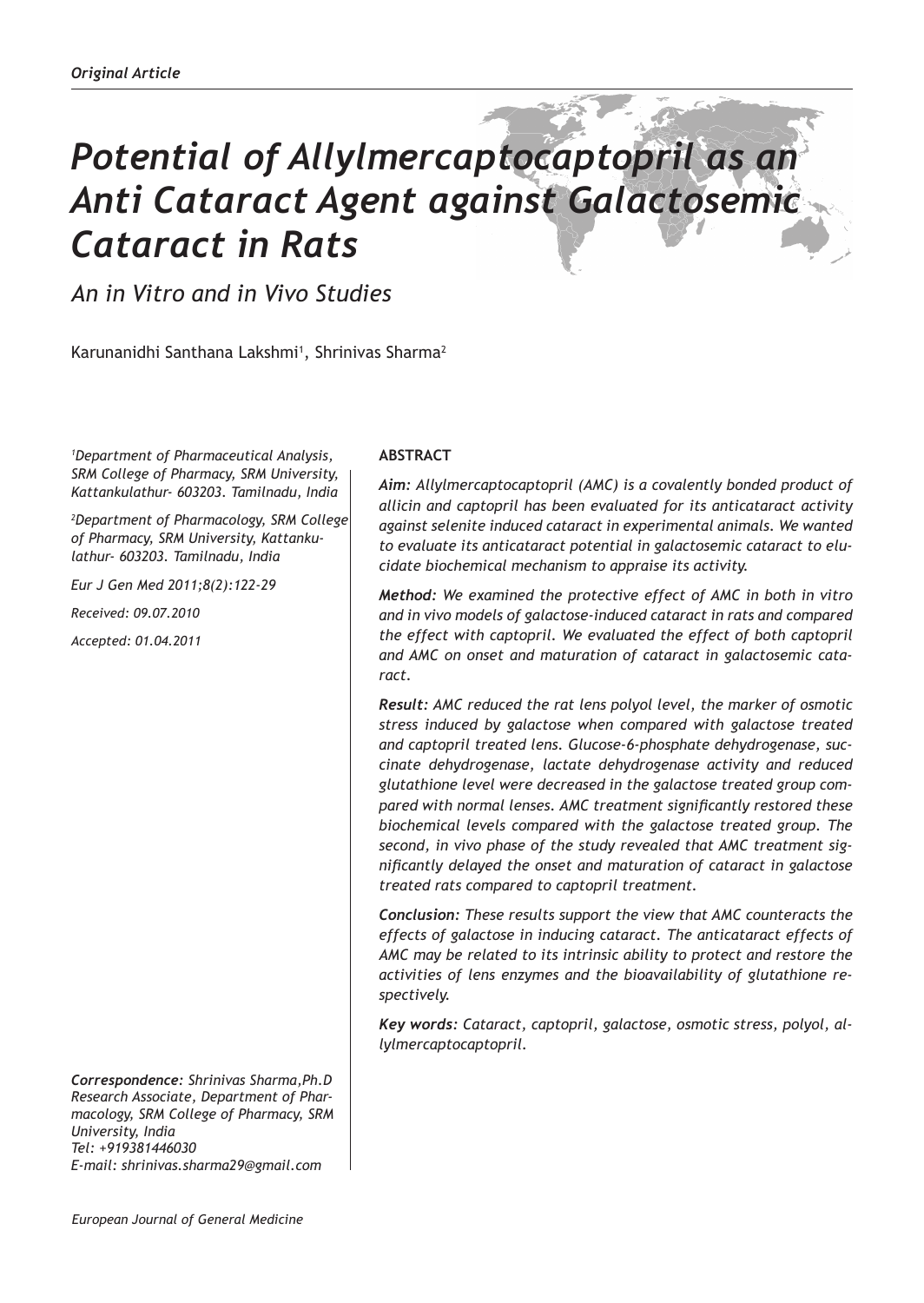## *Ratlarda Galaktazomik Katarakta Karşı Alilmerkaptokaptopril'in Anti Katarakt Ajan Olma Potansiyeli*

*Amaç: Alilmerkaptokaptopril(AMC), deney hayvanlarında, selenit ile indüklenmiş katarakta karşı anti katarakt aktivivasyona sahip olduğu gösterilen Kaptopril ve Allisinin kovalent bağlanmasının ürünüdür. Bu çalışmada AMC 'nin galaktazomik katarakt da antikatarakt potansiyelinin biyokimyasal mekanizmasını aydınlatmak amaçlandı.* 

*Metod: AMC 'nin koruyucu etkisi invivo ve invitro olarak ratlarda galaktoz ile indüklenmiş katarakt da değerlendirildi ve kaptoprilin etkisi ile karşılaştırıldı. AMC ve Kaptoprilin galaktozemik katarakt da kataraktın başlangıcı ve olgunlaşması üzerine olan etkisini incelendik.*

*Bulgular: AMC, galaktoz ve kaptopril ile tedavi edilen lenslerle karşılaştırıldığında rat lenslerinde ki galaktoz ile indüklenen osmotik stresin belirteci olan polivol düzeyini azalttı. Galaktoz verilen grupta normal lensler ile karşılaştırıldığında Glucose-6-phosphate dehidrogenaz, suksinat dehidrogenaz, laktat dehidrogenaz aktivitesi ve indirgenmiş gulutatyon düzeyleri azaldı. İkinci olarak, çalışmanın in vivo aşamasında AMC tedavisi, kaptopril tedavisi ile karşılaştırıldığında galaktoz verilen sıçanlarda kataraktın başlangıcı ve olgunlaşması önemli derecede geciktirdi.*

*Sonuç: Bu sonuçlar galaktozın indüklediği kataraktı AMC nin dengelediği görüşünü desteklemektedir. AMC nin anti katarakt etkisi lens enzimlerinin etkisini koruma ve yerine getirme gücü ve glutatyon kaynağı olmasından dolayıdır.*

*Anahtar kelimeler: Katarakt, kaptopril, galaktoz, ozmotik stres, poliyok, allymerkaptokaptopril*

## **INTRODUCTION**

Cataract, opacity of the eye lens, is the leading cause of blindness worldwide. Nearly 19 million people are blind due to cataract in the world (1). The age-adjusted prevalence of cataract in India is three times that of the United States (2). Apart from aging, various risk factors such as nutritional deficiencies or inadequacies, diabetes, sunlight, environmental factors, smoking, and lack of consumption of antioxidants are known to increase the risk of cataract (3,4). Studies indicate that hyperglycemia and the duration of diabetes increases the risk of development of cataract (3). Though the etiology of cataract is not fully understood, oxidative damage to the constituents of the eye lens is considered to be a major mechanism in the development of cataract (5,6). Oxidative stress associated with diabetes may play an important role in the initiation and progression of diabetic cataract. The toxic effects of reactive oxygen species (ROS) or free radicals are neutralized in the lens by antioxidant systems, both enzymatic and non enzymatic (5,7). A number of observational studies suggest that intake of foods containing micronutrients having antioxidant potential may be protective against cataract (8). Angiotensin-converting enzyme inhibitors are commonly used in the therapy of hypertension and chronic heart failure (9). Captopril, a well known sulfhydryl angiotensin-converting enzyme (ACE) inhibitor is a synthetic 3-mercapto-2-methylpropionyl derivative of L-proline which has been used extensively for more than 2 decades (10). It acts as a competitive inhibitor of peptidyl dipeptidase, which catalyzes the conversion of angiotensin I to angiotensin II. Thus, it is a potent systemic hypotensive drug that functions by decreasing the

peripheral vascular resistance in essential hypertension (11,12). It also stimulates the kallikrein-kinin system. Besides these effects, captopril may decrease intraocular pressure (13,14). Captopril is easily absorbed through the mucosa, and its bioavailability is about 65% (15,16). It has been suggested that absorbed captopril is carried as disulfides with the endogenous sulfhydryl-containing compounds and it is also a scavenger of oxygen free radicals (17-19). Its ability of quenching toxic oxygen free radicals could be an additional therapeutically useful property in the prevention of diquat and streptozocin induced cataract (20,21). In our previous study, we have extensively evaluated the anticataract effect of captopril in selenite induced cataract in rat pups with respect to their potential to restore the level of reduced glutathione, inhibition of lipid peroxidation and maintain the antioxidant enzymes level in ocular lens (22). The anticataract effects of garlic (Allium sativum) have been recorded since very early times. In addition, experimental studies have demonstrated the ability of garlic to prevent the development of diabetic cataract (23).

The present study was sought to investigate the advantages of both molecules, captopril and allicin, which operate by different mechanisms. The covalently bonded reactive product of captopril and allicin leads to allylmercaptocaptopril (AMC), a nonsymmetric disulfide. Its efficacy as an anticataract agent remains to be addressed. In the present study, we investigated the effect of AMC on galactose induced cataract and also studied the biochemical mechanisms involved behind its protective effect.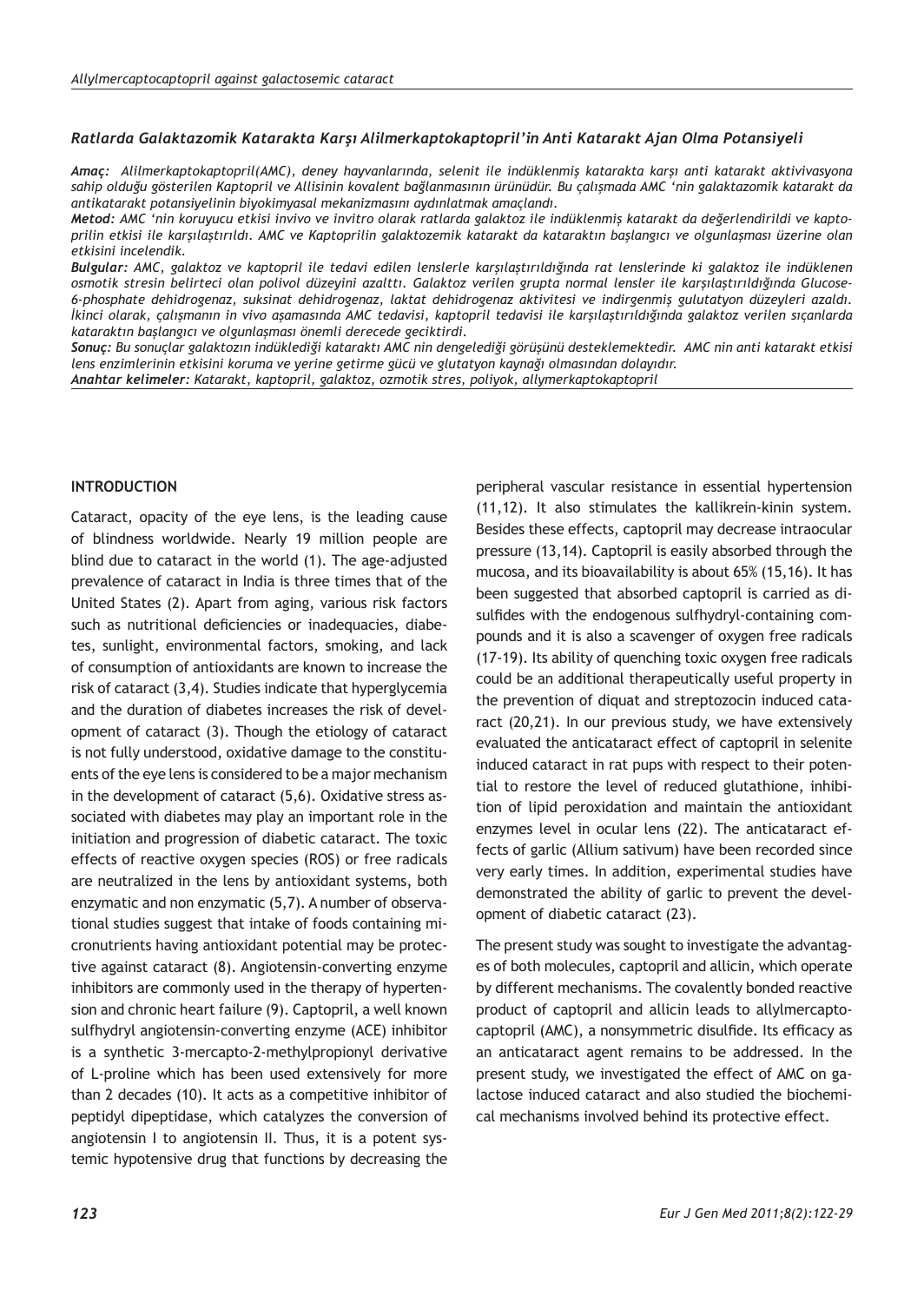

*Figure1. (A) Normal lens after 72 h of incubation (Transparency maintained, more squares clearly visible). (B) Complete cataractogenesis after 72 h of incubation in galactose 30mM (Complete loss of transparency, no squares visible through lens). (C) After 72 hours of incubation in galactose 30mM + captopril 5 mM, lens appears slightly hazy (less no. of squares slightly clearly visible). (D) After 72 hours of incubation in galactose 30mM + AMC 5 mM, lens appears slightly hazy (more no. of squares clearly visible).*

#### **MATERIALS AND METHODS**

## *Chemicals*

Captopril was kindly provided by Wockhardt Ltd (Aurangabad, Maharashtra, India) approximate purity was 98%. Dulbeco's modified Eagles medium (DMEM) was obtained from Hi Media Laboratories (Mumbai, India). Fetal calf serum and chemicals required for enzymes assay were purchased from Sigma Chemical Company, St. Louis, MO. 24 wells Falcon plastic culture plate was acquired from Genei, Bangalore, India. All other chemicals and AR grade solvents were procured from SRL, Mumbai, India. Allylmercaptocaptopril was synthesized according to our previously reported method (24).

## *Animals*

Wistar male rats (60-80 g) were procured from the animal house stock of the Department of Pharmacology, SRM College of Pharmacy, Kattankulathur, India. The animals were housed under normal conditions (220C) in separate groups and handled in accordance with the guidelines as per the "Institutional Animal Ethical

Committee" and CPCSEA (Committee for the Purpose of Control and Supervision of Experiments on Animals) rules.

## *Pharmacological studies*

#### **In vitro phase of the study**

Eyes were enucleated from the young Wistar rats and lenses were dissected from the eyes using a posterior approach. Each isolated lens was incubated in 2 ml of Dulbecco's modified Eagle's medium (DMEM) in a 24 wells Falcon plastic culture plate at 370C in an incubator at 95% air and 5% CO2. The medium was supplemented with 10% fetal calf serum and 0.9 g/l sodium bicarbonate. Streptomycin, 100 μg/ml and penicillin, 100 IU/ ml were also added to prevent bacterial contamination. After 2 h of incubation, opaque lenses which were damaged during dissection were discarded and transparent lenses were taken for the subsequent experimental studies.

Transparent cultured lenses were randomly divided into Group I: normal, Group II: galactose only (control), Group III: galactose plus captopril and Group IV: galactose plus AMC, each group comprising six lenses. Normal lenses were incubated in DMEM alone, whereas control lenses were incubated in DMEM supplemented with 30 mM galactose. Medium in the treated groups was additionally supplemented with 5 mM captopril and AMC along with galactose respectively. All lenses in the different study groups were incubated for 72 hours in the above mentioned experimental conditions followed by examination for presence of any opacity and photo-documentation. Fresh medium were replaced after every 24 hours. Post-incubation, lenses from different groups were washed, fresh weight recorded and processed for biochemical estimation. Separate set of experiment was carried out for the measurement of each biochemical parameter.

#### *Biochemical Measurements*

## **Lens Polyol estimation**

Lens polyol was estimated by the method of West and Rapoport (25). Briefly, the lenses were homogenized in 0.6 N perchloric acid and centrifuged at 5000xg for 20 min. The supernatant so obtained was neutralized with 2 N KOH and again centrifuged. The supernatant was reacted with 0.25 ml of periodic acid (0.03 M) for 10 min followed by the addition of freshly prepared 0.25 ml of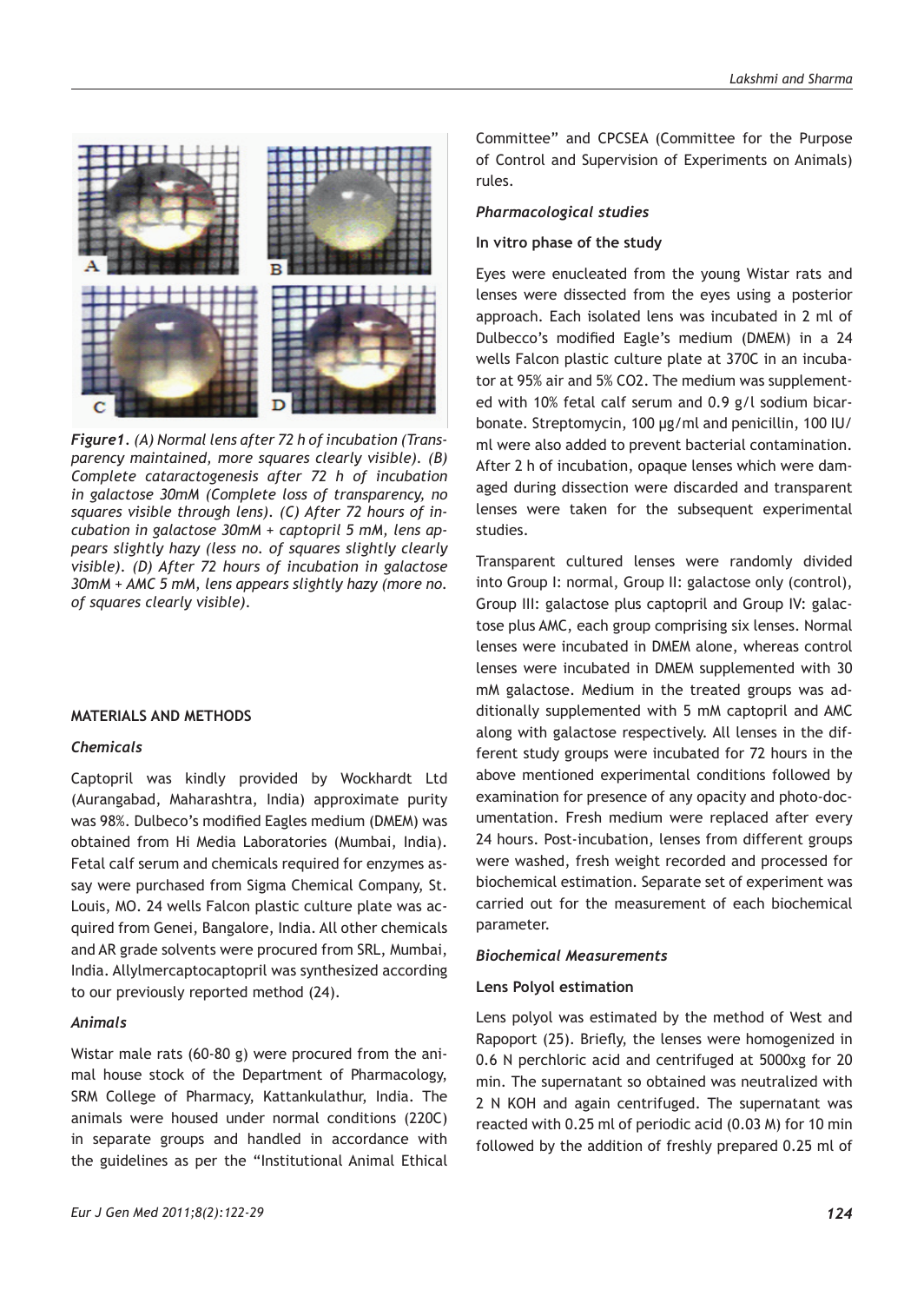| Parameter                | Group I                          | Group II          | Group III                       | Group IV                      |
|--------------------------|----------------------------------|-------------------|---------------------------------|-------------------------------|
| Polyol                   | $0.01 \pm 0.00*$                 | $1.40+0.21$       | $1.11 \pm 0.01$ <sup>ns</sup>   | $0.012{\pm}0.01*$             |
| $(\mu g/mg$ lens)        |                                  |                   |                                 |                               |
| G6PDH                    | $0.684{\pm}0.17*$                | $0.378 + 0.02$    | $0.546 \pm 0.02$ #              | $0.612 \pm 0.01$ *            |
| (U/mg/min)               |                                  |                   |                                 |                               |
| Sdh                      | $1.984 \pm 0.015$ *              | $1.332 + 0.059$   | $1.378 \pm 0.052$ <sup>ns</sup> | $1.791 \pm 0.01$ <sup>*</sup> |
| $(\mu$ g formazan/mg/hr) |                                  |                   |                                 |                               |
| LDH                      | $1.864{\scriptstyle \pm0.059^*}$ | $1.126 \pm 0.037$ | $1.439 \pm 0.026$ *             | $1.532 \pm 0.01*$             |
| (U/mg/min)               |                                  |                   |                                 |                               |
| GSH                      | $1.29 \pm 0.31$ *                | $0.34 + 0.02$     | $1.04 \pm 0.25^*$               | $1.12 \pm 0.01$ *             |
| $(\mu \text{mol}/g)$     |                                  |                   |                                 |                               |

*Table 1. Levels of Polyol, G-6-PDH, SDH, LDH and GSH in Group I, Group II, Group III and Group IV lenses*

*All values are expressed as mean±SD. Group I: Normal, Group II: treated with 30 mM galactose only. Group III: lenses treated with 30 mM galactose and 5 mM captopril, Group IV: lenses treated with 30 mM galactose and 5 mM AMC. Statistically significant difference (#P<0.05, \*P<0.01, nsP<0.05) when compared with group II values.* 

stannous chloride (0.125 M) and 2.5 ml of chromotropic acid (0.2%). The reaction mixture was heated on a boiling water bath for 30 min. The absorbance of the purple-colored complex was measured at 570 nm in a UVvisible spectrophotometer (LAMBDA 1050, PerkinElmer). A parallel standard was also prepared using dulcitol.

# **Glucose 6 phosphate dehydrogenase activity (G-6- PDH)**

The activity of G-6-PDH was analyzed by the method of Lohr and Waller (26). The lens was homogenized in 0.9%

physiological saline with 6.6×10-4 M EDTA at 0-40C and then centrifuged for 20 minutes at 15000 rpm at 00C. 2.4 ml of 0.05 M Triethanolamine buffer pH 7.5 (with 0.2% EDTA sodium salt), 0.5 ml of the above supernatant and 0.05 ml of 3×l0-2 M NADP (in 1% NaHCO3) were mixed and allowed to stand for 5 minutes at 250C. Then 0.05 ml of 4×10-2 M glucose-6-phosphate solution was added. The optical density of the test mixture was read at 366nm.



*Figure 2. Effect of captopril and AMC on the onset of galactose-induced cataract in rats. Cataract development in rats was observed on day 12 of the experiment by slit lamp biomicroscopy one h after dialation of pupils. The number of lenses that developed opacity against total number of lenses was considered for calculating the percentage of incidence of cataract in each group.*



*Figure 3. Effect of captopril and AMC on the maturation of galactose-induced cataract in rats. Cataract development in rats was observed on day 24 of the experiment by slit lamp biomicroscopy one h after dialation of pupils. The number of lenses that developed opacity against total number of lenses was considered for calculating the percentage of incidence of cataract in each group.*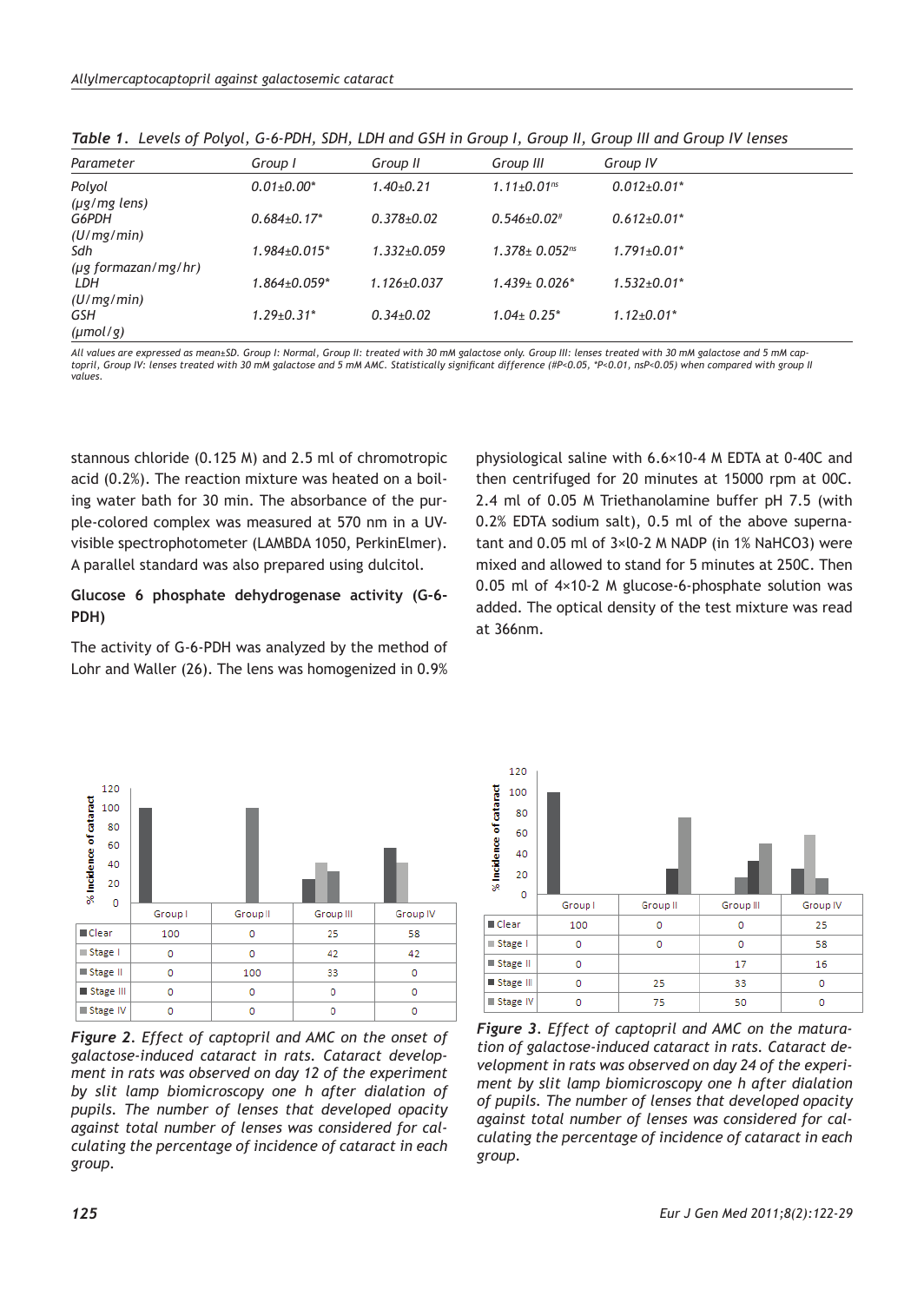# **Succinate dehydrogenase activity (SDH)**

The activity of SDH was determined by the method of Beatly et al (27). The assay mixture contained 1ml of 0.1 M sodium succinate, 1ml 0.2 M phosphate buffer pH 7.5, 1ml of INT (0.1% Tetrazolium Salt-INT) solution and 0.4ml of lens aqueous homogenate. After thorough mixing, all the tubes were incubated at 370C for 1 hour, and the reaction was stopped by adding 0.1ml of 30% TCA (trichloroacetic acid) in assay mixture. Ethyl acetate, 7 ml was added to each tube and this was centrifuged for 4 minutes after thorough mixing to extract the color. The optical density was read at 420 nm.

# **Lactate dehydrogenase activity (LDH)**

The activity of LDH was determined by the modified method of Bergmeyer et al (28). The aqueous lens supernatant after 3000 rpm centrifugation for 20 minutes, was mixed with 2.85 ml phosphate pyruvate solution (0.05M phosphate buffer pH 7.5; 3.1×10-4 M Na pyruvate) and 0.05ml reduced nicotinamide adenine dinucleotide (8×l0-3 M NADH-1 mg/1.5ml of phosphate pyruvate solution). The optical density difference of the reaction mixture was read immediately after mixing at 1-minute intervals for 5 minutes at 366 nm.

# **Reduced glutathione (GSH)**

GSH was determined by the modified Sedlak and Linsay method (29) using Ellman's reagent. The 2.5ml of 0.02 M EDTA lens homogenate was mixed with 2.0ml of distilled water and 0.5ml of 50% TCA. The mixture was shaken intermittently for 15 minutes and then centrifuged for 15 minutes at 3000xg. The supernatant of this centrifugation was mixed with double volume of 0.4 M Tris buffer pH 8.9 (in 0.02 M EDTA) and 0.1ml of 0.01 M DTNB (5-5' dithiobis 2- nitrobenzoic acid). The optical density was read at 412 nm within 5 minutes of the addition of DTNB. Reduced GSH was used as a standard.

# **In vivo phase of the study**

Male Wistar rats (21 days old) having an average body weight of 64±2.64 g were randomized in four groups containing twelve animals in each group. Each group was fed a different diet as follows; Group I: Animals in this group were fed a normal stock diet based on the AIN-93 formula (30); Group II: Animals were fed 30% galactose in the above diet; Group III: Animals in this group received the II-group diet along with captopril and Group IV: Animals in this group received the II-group diet along with AMC. 1 % solution of both the drugs was applied topically two drops two times daily in both the eyes until the end of study. The fresh solution of both the drugs were prepared daily in 0.9 % sodium chloride by taking water for injection as a vehicle. Animals were housed in individual cages in a temperature and humidity controlled room having a 12 h light/dark cycle. All of the animals had free access to water. Animals were fed for 24 days. Eyes were examined every other day using a slit lamp biomicroscope (TOPCON, Japan) after dilating the pupil with topical ophthalmic solution containing tropicamide with phenylephrine (Maxdil Plus, Hi-Care Pharma, Chennai, India). Initiation and progression of lenticular opacity were graded according to Sippel's classification (31) as follows: stage 0: normal; stage I: faint peripheral opacities; stage II: irregular peripheral opacities with slight involvement of the center of the lens; stage III: pronounced opacity readily visible as white spots; and stage IV: mature cataract.

# *Statistical Analysis*

All data were expressed in mean ± standard deviation. The groups were compared by one-way ANOVA using post-hoc Dunnett's test with significance level set at  $P < 0.05$ .

# **RESULTS**

# *Lens Morphology in vitro*

All lenses incubated in DMEM alone remained transparent. However, after 72 hours of incubation with galactose, all control lenses developed dense opacities. Incorporation of captopril and AMC (5 mM) in the culture medium prevented the development of opacity (Figure 1).

# *Effect on lens Polyol, G-6-PDH, SDH, LDH and GSH level in vitro*

To investigate the possible mechanisms of differential effects of captopril and AMC on galactose-induced cataract, we investigated various biochemical parameters related to the oxidative stress/antioxidant system, the polyol pathway, enzymes involved in the energy metabolism pathway such as G-6-PDH, Sdh and LDH. The results of Polyol, G-6-PDH, Sdh, LDH and GSH level in the lenses of four groups treated with and without galactose (30 mM) along with captopril and AMC were depicted in table 1. The lens polyol level, as an index of osmotic stress, was significantly elevated in galactose treated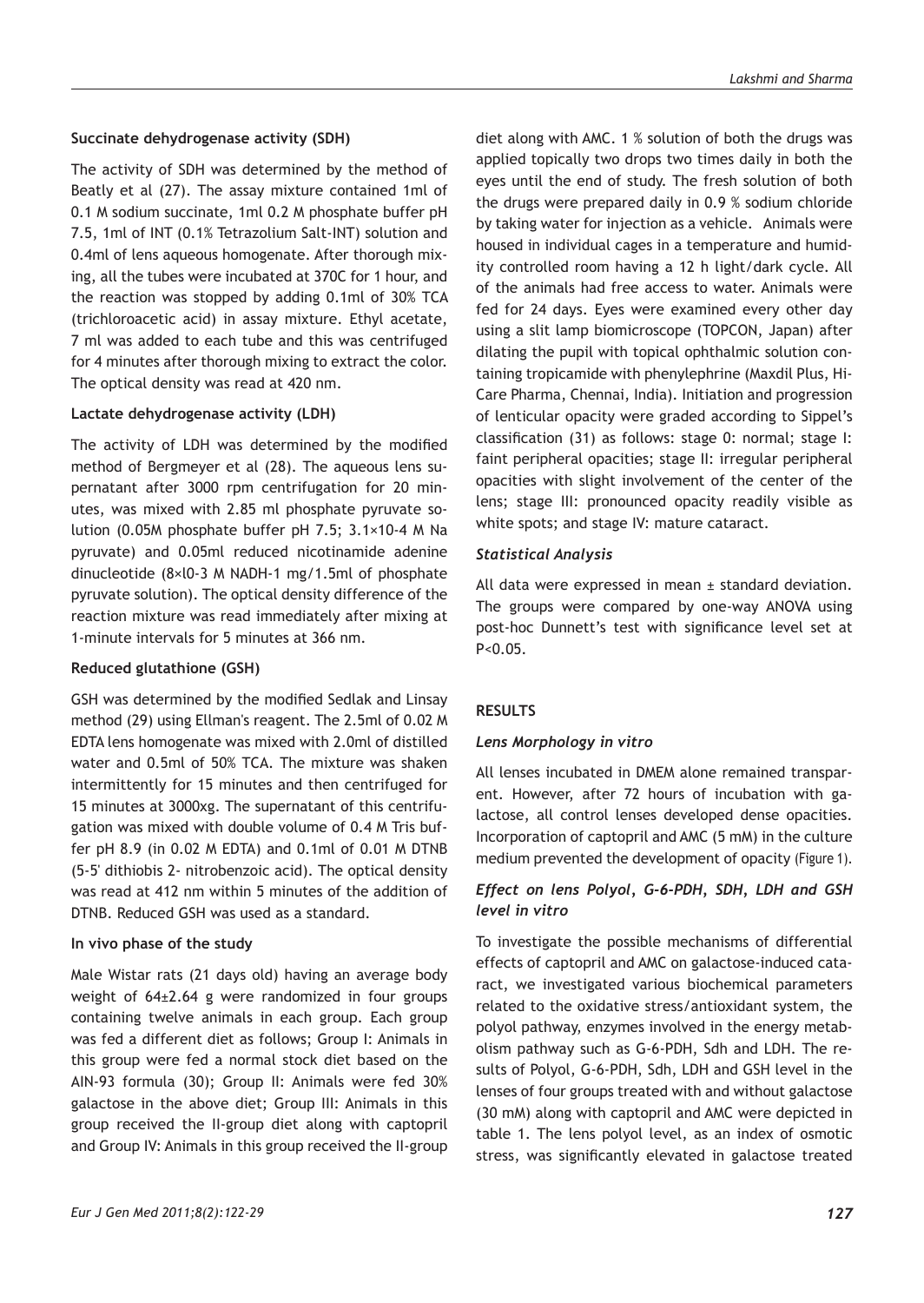lenses (p<0.01), indicating that there was a substantial osmotic stress was generated in the lenses in response to the galactose treatment. The observed increase in polyol was significantly attenuated by AMC treatment (p<0.01), but it was insignificant in captopril treated group (p<0.05). Galactose supplement resulted in marked reduction in mean G-6-PDH, Sdh, LDH and GSH level in lenses (p<0.01) as compared to normal group. AMC treatment led to significant increase in lens G-6- PDH activity (p<0.05) as well as Sdh, LDH and GSH level (p<0.01), but in captopril treated lenses, SDH activity was unaffected (p<0.05) but rest of the three were significantly changed when compared with control group.

# *Effect on Galactose Cataract Formation in vivo*

Results of slit lamp examination indicate that all of the animals fed on the galactose diet developed stage II cataract after two weeks (Figure 2). After four weeks 75% of the lenses developed mature cataract (stage IV) and 25% of the lenses were in stage III (Figure 3). Topical application of captopril delayed the onset of galactose induced cataract since only 33% of the lenses in this group demonstrated stage II cataract while 42% were in stage I cataract and 25% of the lenses had not developed any lenticular opacity at the end of two weeks (Figure 2). Furthermore, maturation of cataract was also slowed by the captopril treatment, as only 50% of the lenses in this group demonstrated stage IV cataract and 33% of the lenses in this group demonstrated stage III cataract and 17% were still in stage II after 24 days (Figure 3). But the effect was more pronounced in AMC treated group since none of the lenses in this group demonstrated stage II cataract while 42% were in stage I cataract and 58% of the lenses had not developed any lenticular opacity at the end of two weeks (Figure 2). Furthermore, maturation of cataract was also slowed by the AMC treatment, as only 16% of the lenses in this group demonstrated stage II cataract and 58% of the lenses in this group demonstrated stage I cataract and 25% still had clear lenses and none of the lenses were in stage IV after 24 days (Figure 3).

# **DISCUSSION**

Oxidative stress has been suggested as a common underlying mechanism of cataractogenesis, and augmentation of the antioxidant defenses of the lens has been shown to prevent or delay cataract (32). Different agents with diverse chemical structures have shown antioxidant properties in different systems, and their beneficial effects have been demonstrated in various pathologic conditions including cataract. In our previous study, we have extensively evaluated the antioxidant role of captopril in the attenuation of selenite induced cataract in experimental animals (22).

Studies are ongoing to explore the potential of antioxidant agents against cataractogenesis in various experimental models of cataract. Among these models, the galactose induced cataract is commonly used, as the model is reasonable to assume that factors initiating galactose cataracts in young rats are similar to those involved in the human galactose cataract model (33).

Furthermore, the galactose produces a large amount of its reduced form, galactitol, inside the lens that leads to osmotic stress. Accumulation of high concentration of polyols in the lens leads to an increase in the intracellular ionic strength resulting in excessive hydration, eventually loss of membrane integrity and leakage of free amino acids, glutathione and myo-inositol (34) etc.

In the present study, chemical analysis of galactose treated lenses clearly demonstrated a significant increase in the level of galactitol due to osmotic stress and depletion of reduced glutathione as compared to normal lenses and this effect was significaltly altered by AMC treatment but not in captopril treated group. It might be due to the ability of AMC to block the enzyme system which is responsible for the formation of polyols.

Further, the accumulation of dulcitol disturbs the osmotic pressure, which in turn leads to a change in metabolic activities. There is considerable loss of SDH activity in the lens during the initiation and progression of galactose-induced lens opacity (35). Sdh is an essential enzyme of citric acid cycle and aerobic energy flow. But the citric acid cycle is not very active in the ocular lens metabolism. Although 3 to 5% of glucose is catabolized within the citric acid cycle, this is of importance only in the lens epithelium (36). The decreased Sdh level reverts to normal by AMC treatment indicates its role in the maintenance of cellular respiration which is important for carbohydrate metabolism.

In vivo studies suggested that as the concentration of galactose penetrating the lens from the aqueous humour increases, the rate of reduction of galactose increases and galactitol accumulates. The continuous produc¬tion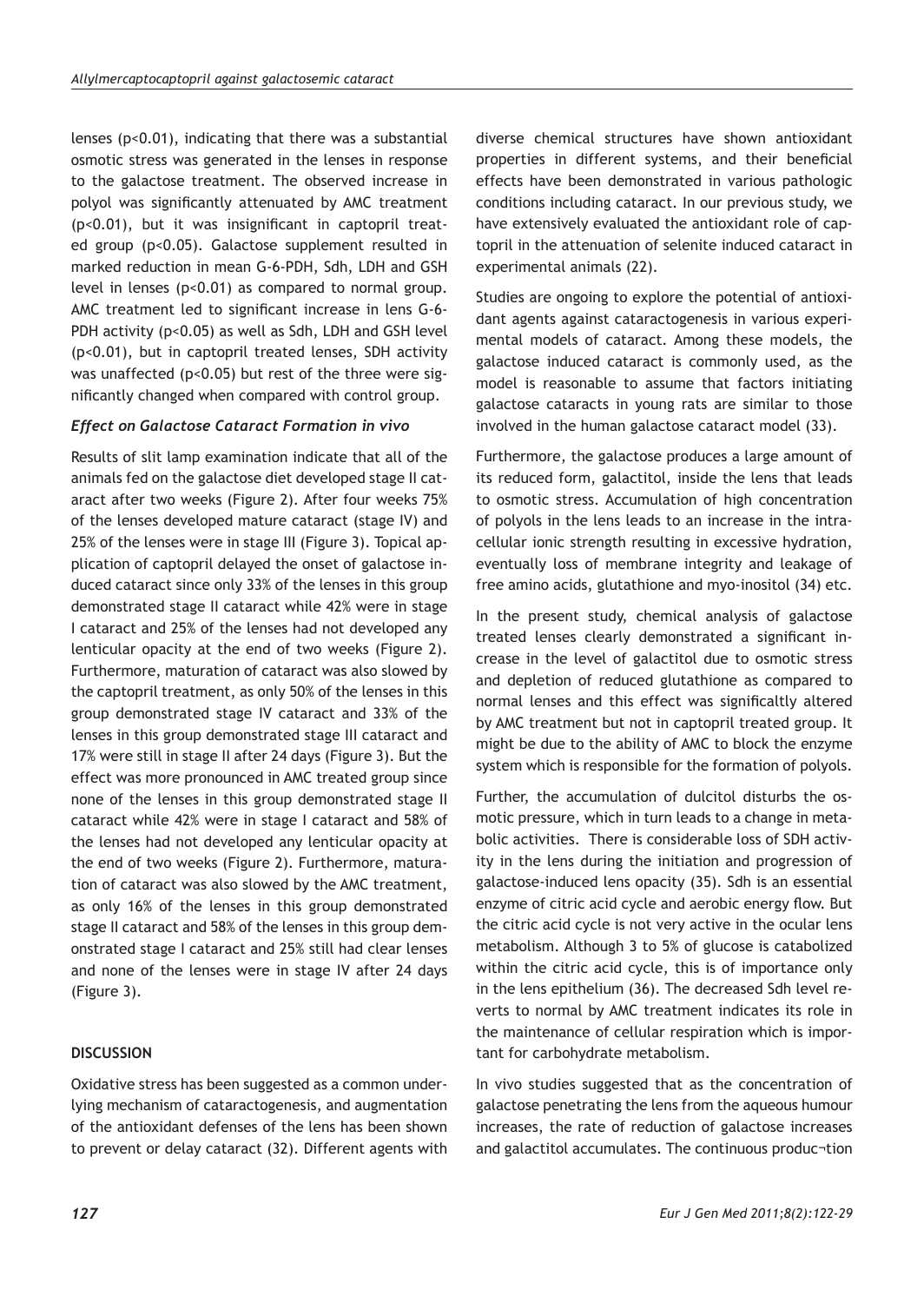of galactitol which leaks out of the lens very slowly and which is not further metabo¬lised leads to the existence of its high levels within the fibres and especially in epithelial cells (37,38). As LDH and G-6-PDH are loosely linked to the tissue, they may be targets for extensive oxidative insults. It is obvious that the decreased activities of G-6-PDH and LDH in the galactose exposed lenses disturb the energy metabolism in the lens. Since the metabolism of glucose-6 ¬phosphate via hexose monophosphate shunt pathway depends mainly on the activity of G-6-PDH, it is suggested that the inhibitory effect of galactose on the activity of G-6-PDH may disturb the hexose monophosphate path¬way (39). Iwig et al (40) reported that LDH activity depends on the growth rate of cultivated lens cells. The differentiation of lens epithelial cells into fibre cells is connected with a decrease in LDH activity (41). The significant decrease in the activity of LDH during the initiation of lens opacification may be due to the involvement of the epithelial cells in the lens opacification brought about by galactose.

One of the main functions of G-6-PDH is the maintenance of lens protein sulfhydryl groups in the reduced state. Another possible mechanism for inactivation or loss of activity of the enzyme may be the degradation of protein and depletion of reduced glutathione. The oxidized glutathione is reduced by glutathione reductase in the presence of NADPH produced by HMP shunt (42,43). The present study is in agreement with these finding, since the restoration of GSH level by the treatment of both captopril and AMC protects G-6-PDH activity. Moreover, restoration of LDH and SDH activity, protection against osmotic stress and maintenance of lens clarity without doubt establish the protective action of AMC against galactose induced cataract. It is clear from the above discussion that AMC is acted through both the mechanisms i.e. it protects the enzymes which are responsible for energy metabolism and second by its antioxidant activity. Conversely, Captopril can prevent cataractogenesis only due to its antioxidant activity. In vivo experimental findings revealed that AMC treatment significantly delays the onset and progression of galactose induced cataract in rats as compared to captopril treatment.

The present results support the view that AMC protect against galactose-induced cataract and could be used as an anticataractogenic agent. The protective effect may be related to its intrinsic ability to sustain activities of free-radical-scavenging enzymes and to the bio-

#### *ACKNOWLEDGEMENTS*

 *One of the authors (SS) gratefully acknowledge the senior research fellowship given by SRM University, Kattankulathur, India. The authors are also thankful to Dr. S.P. Sharma., M.S (Ophth)., for incredible support to bring out this work.*

## *REFERENCES*

- *1. Thylefors B. Prevention of blindness: WHO's mission for vision. World Health Forum 1998;19:53-59.*
- *2. Brian G, Taylor H. Cataract blindness: Challenges for the 21st century. Bull World Health Organ 2001;79:249-56.*
- *3. Harding J. Cataract: biochemistry, epidemiology and pharmacology. 1st ed. London: Chapman & Hall; 1991.*
- *4. Ughade SN, Zodpey SP, Khanolkar VA. Risk factors for cataract: a case control study. Indian J Ophthalmol 1998;46:221-7.*
- *5. Spector A. The lens and oxidative stress. In: Seis H, editor. Oxidative stress: oxidants and antioxidants. London: Academic Press;1991. p. 529-58.*
- *6. Varma SD, Devamanoharan PS, Morris SM. Prevention of cataracts by nutritional and metabolic antioxidants. Crit Rev Food Sci Nutr 1995;35:111-29.*
- *7. Bhat K. Scavenging of peroxide and related oxidants in human brunecent cataracts. In: Gupta SK, editor. Ocular pharmacology: recent advances. New Delhi, India: Indian Ocular Pharmacological Society; 1991. p. 32-8.*
- *8. Jacques PF, Chylack LT Jr. Epidemiological evidence of a role for the antioxidant vitamins and carotenoids in cataract prevention. Am J Clin Nutr 1991;53:352S-5S.*
- *9. Govantes C, Marin J. Effect of angiotensin-converting enzyme inhibitors on quality of life in hypertensive patients: pharmacodynamic basis. Fundam Clin Pharmacol 1996;10:400–05.*
- *10. Richer C, Giroux B, Plouin PF, Maarek B, Giudicelli JF. Captopril: pharmacokinetics, antihypertensive and biological effects in hypertensive patients. Br J Clin Pharmacol 1984;17:243-50.*
- *11. Ondetti MA, Rubin B, Cushman DW. Design of specific inhibitors of angiotensin converting enzyme: New class of orally active antihypertensive agents. Science 1977;196:441-44.*
- *12. Atlas SA, Case DB, Sealey JE, Laragh JH, McKinstry DN. Interruption of the rennin angiotensin system in hypertensive patients by captopril induces sustained reduction in aldosterone secretion, potassium retention and natriuresis. Hypertension 1979;1:274-80.*